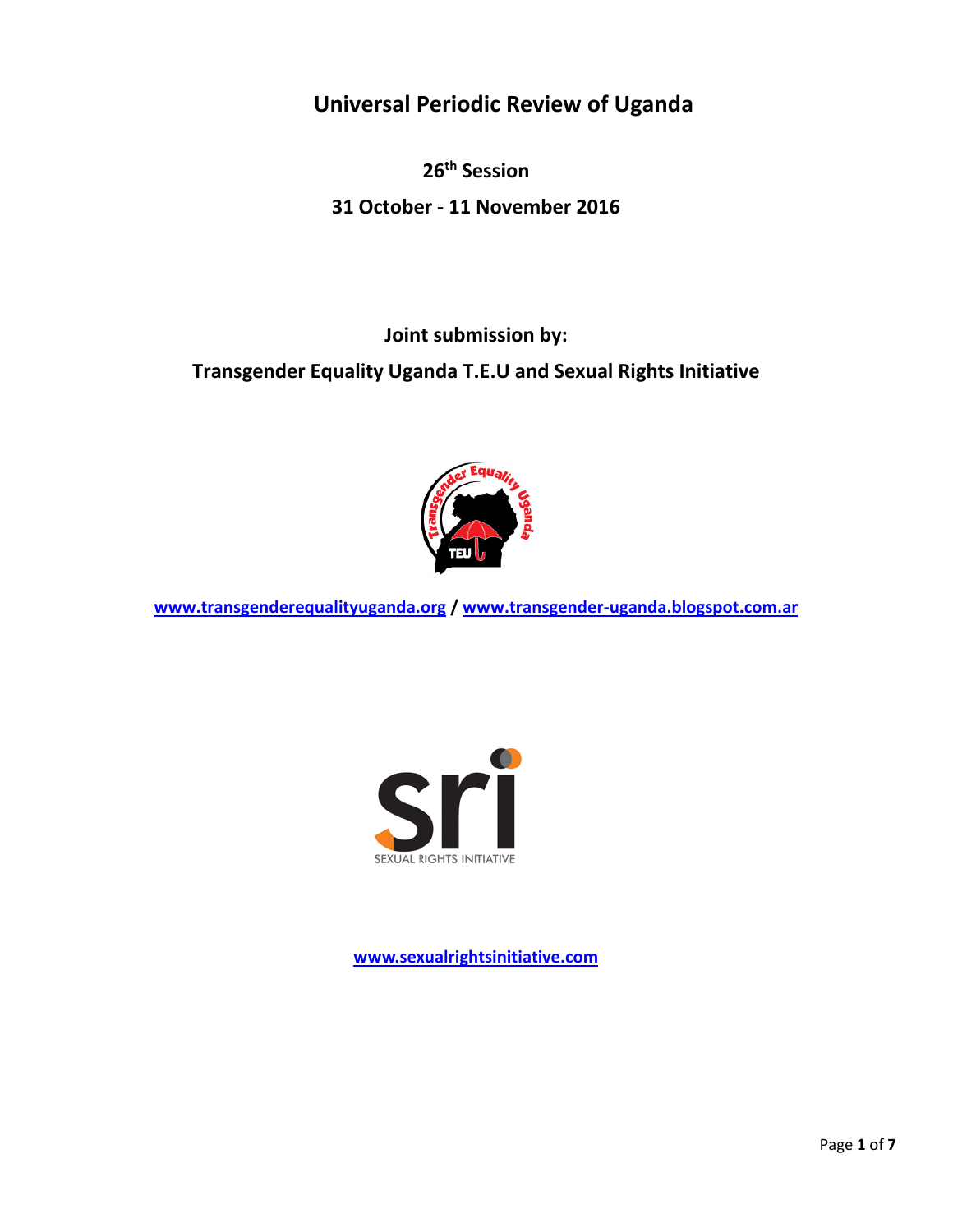This report is submitted by **Transgender Equality Uganda (TEU)[1](#page-1-0)** and **the Sexual Rights Initiative (SRI)[2](#page-1-1)** to highlight human rights violations committed against Transgender Women in Uganda. The report includes recommendations to the State on how to further protect and promote rights of LGBTI, in particular Transgender Women in Uganda.

# **Key Words:**

Transgender women - LGBTI People - Discrimination on sexual orientation, gender identity and expression -– Civil rights - Right to health, education and work.

## **Executive Summary**

1. Human rights violations and discrimination on the basis of sexual orientation and gender identity is still prevalent and implies a big challenge for Uganda. The LGBTI community in Uganda faces stigma, discrimination and violence on the basis of sexual orientation and gender identity. LGBTI people, in particular transgender women, face harassment, illegal arrests by the police force, mistreatment and exclusion from the public health care system, and defamatory treatment from the public, the media and other institutions of Government. The LGTBI community is also discriminated against on the circles of justice especially by some courts of law and other judicial institutions that violate the rights of this population to accessing justice.

#### **International Obligations and Discrimination**

- 2. Uganda is party to several International Human Rights Conventions that are of relevance to LGBT issues/rights<sup>[3](#page-1-2)</sup>. Despite of this, the country systematically has failed to guarantee and protect human rights of LGBTI people. As a consequence, LGBT people suffer discrimination and violence practically in all areas of their lives, supported by a long rooted culture of homophobia.
- 3. Uganda constitution as amended in 1995 provides for the protection of human rights of all Ugandans and prohibits any form of discrimination against race, colour, region, nationality, sex but does not offer any protection on the basis of one's sexual orientation and gender identity and expression.
- 4. In the 1st cycle of the UPR Uganda received several recommendations concerning the human rights of LGBTI people. On one hand, the State accepted those related to investigate and prosecute intimidation, violence and discrimination against LGBT people, including activists. The government of Uganda has indeed tried -with small effort and success- to address discrimination in health facilities as well as warn the media on publishing pictures of LGBT people and activists without enough proof. On the other hand the State rejected to revise the laws that criminalize same-sex relationships between consenting adults and repeal any legislation that explicitly or implicitly discriminate on any grounds,

<span id="page-1-0"></span><sup>&</sup>lt;sup>1</sup> Transgender Equality Uganda is a human rights organization started and led by transgender women in Uganda. It strives to create space for transwomen, to speak out; and mainstream transpeople rights in Uganda's gender emancipation and feminist movement.

<span id="page-1-1"></span><sup>2</sup> **The Sexual Rights Initiative** is an international coalition including Akahata – a Latin American team working on sexualities and genders, Action Canada for Population and Development, Creating Resources for Empowerment and Action – India, the Polish Federation for Women and Family Planning, and others.

<span id="page-1-2"></span><sup>&</sup>lt;sup>3</sup> The International Covenant on Civil and Political Rights, The Universal Declaration of Human Rights, The International Covenant on Economic,

Social and Cultural Rights, The Convention on the Elimination of All Forms of Discrimination Against Women, and The UN Convention on the Rights of the Child.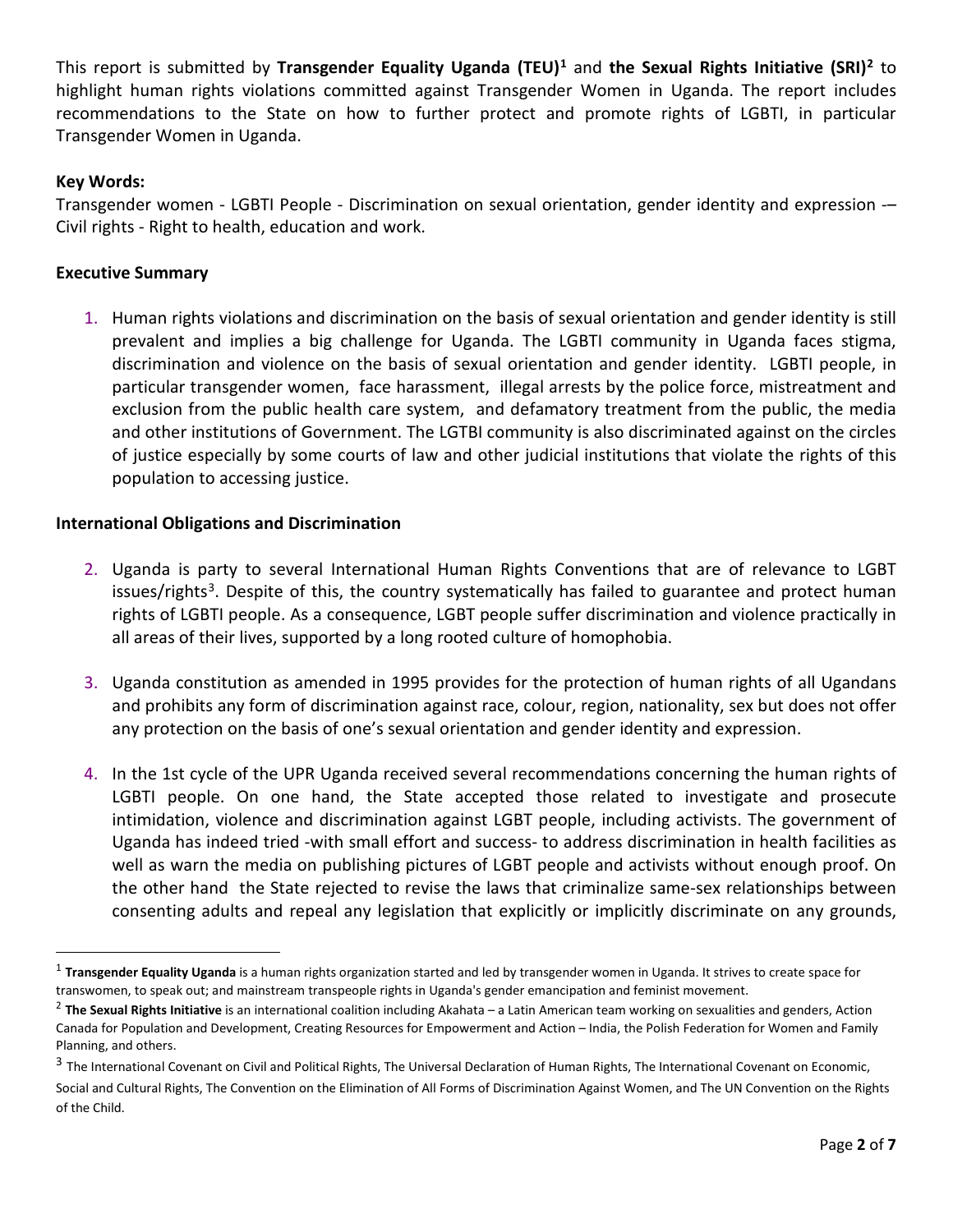including sexual orientation and gender identity as well as remove criminal penalties for offences on the basis of sexual orientation.

5. Despite the declaration of the Anti- Homosexuality Act as null and void by the Supreme Court of Uganda in 2013, The Penal Cord Act of Uganda still criminalizes same sex relationships and homosexual behaviors even between consenting adults. The society of Uganda is largely homophobic, transphobic and hostile to the LGBTI community. The LGBTI community, in particular transgender women, faces harassment, illegal arrests and defamatory treatment from the society, the media and other institutions of government like the police and the health care system.

## **Recommendations**

## *The Uganda government should*

- 6. Publically announce the shelving of the recently annulled Act on homosexuality and take all necessary steps to decriminalize homosexual behavior and relationships
- 7. Enact an anti-discrimination law that explicitly reflect non discrimination based on sexual orientation and gender identity and promote equal rights for all individuals to offer effective protection to all LGBTI people and activists,
- 8. Amend the 1995 constitution particularly Article 21 (2) to include sexual orientation and gender identity as grounds upon which LGBTI persons should not be discriminated upon and annul section 15 (d) of the Equal Opportunities Act that promotes discrimination upon LGBTI persons.
- 9. Amend Section 145 of the Penal Code Act to remove criminal penalties for offences on the basis of sexual orientation.
- 10. Fulfill its obligations under international human rights law to revise its national legislations and laws that decriminalize same-sex relationships between consenting adults and repeal any laws or reforms that explicitly or implicitly discriminate on any grounds, including sexual orientation and gender identity.

#### **Illegal arrests and arbitrary detentions**

11. In Uganda, transgender women are the face of the LGBTI community and they face the biggest burden of human rights violations, stigma and discrimination based on sexual orientation and gender identity. Transgender women are marginalized and are at heightened risk of experiencing violence and hate crimes. In the last years, many cases have been reported where transgender women in Uganda have been illegally arrested by the police using provisions of the law that criminalize same sex relationships and they have been charged with cases related to defying the order of nature (Carnal knowledge against the order of nature), public nascence, unnatural offences and indecent assault as per CAP 145 & 147 of the Penal Code[4.](#page-2-0)

<span id="page-2-0"></span><sup>4</sup> [http://transgender-uganda.blogspot.com.ar/;](http://transgender-uganda.blogspot.com.ar/) www.amnesty.org/en/latest/news/2014/05/uganda-anti-homosexuality-act-prompts-arrestsattacks-evictions-flight/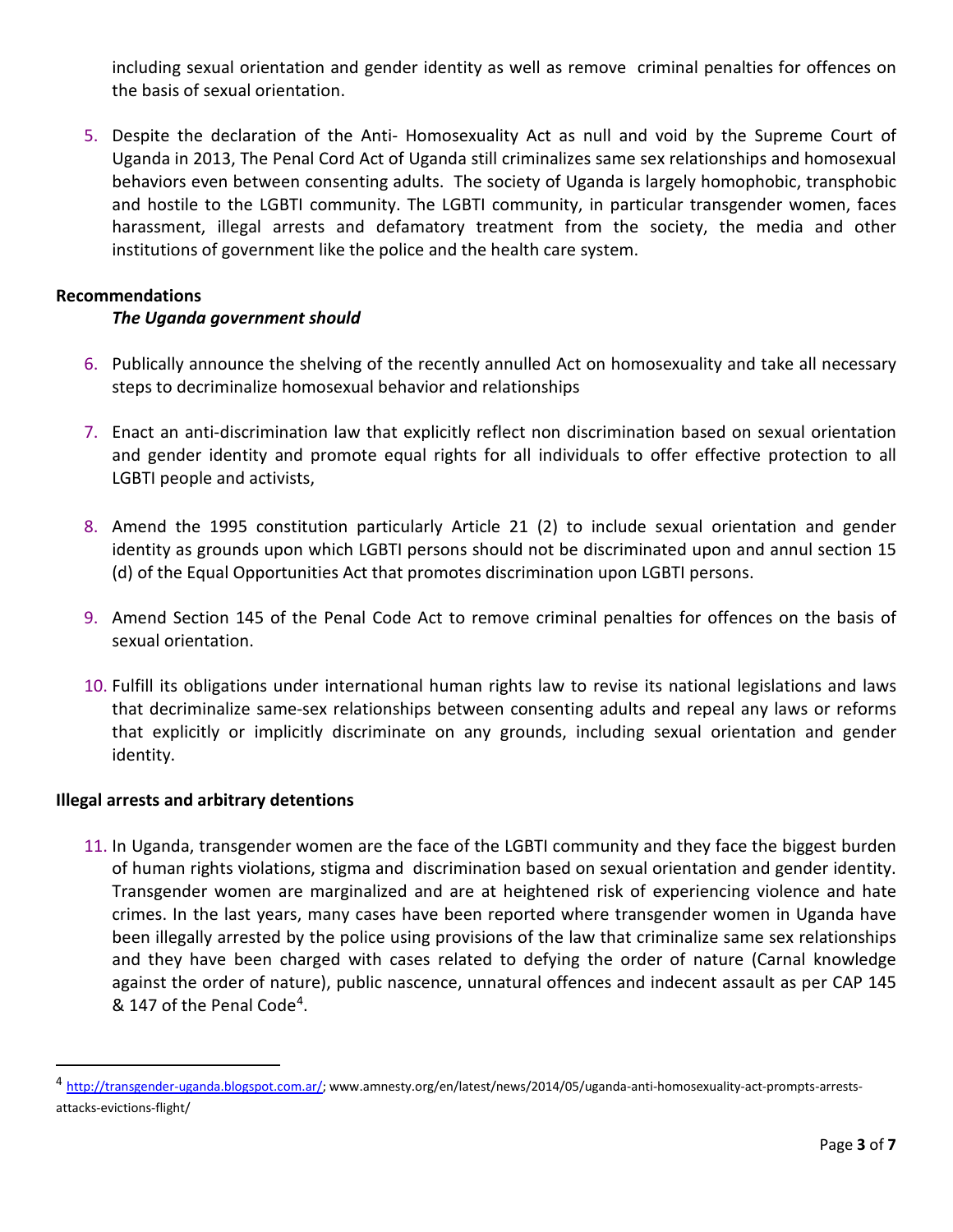12. In addition to these arrests, the police stations have no facilities for the detention of transgender/intersex persons and hence culprits are locked up with men or women. This decision is usually based on the genitalia and the police usually ask to confirm the sex of the person through touching or seeing the genitalia, an action that is largely offensive and violates the basic rights to privacy and dignity of the person.

## **Recommendations**

# *The Uganda government should*

- 13. Amend its legal system to guarantee every person, and particularly LGBT people, access to justice, by strengthening judicial capacity and infrastructure.
- 14. Build capacity and implement as soon as possible the national Action plan on Human Rights to provide training and sensitization on human rights issues, including LGBT rights, to judiciary, law enforcement officers and police in order to eradicate homophobia, discrimination and violence in these institutions.
- 15. Broaden the fact-finding mission attributions to the Uganda Human Rights Commission so as to enable them do their mandate effectively.
- 16. Investigate and prosecute law enforcers that harass and illegally arrest LGBTI people and those that intimidate LGBTI activists.
- 17. Take the necessary steps to investigate and penalize the action of the media that use defamatory statements and engage in embarrassment of people identifying as LGBTI as this violates their right to privacy.
- 18. Implement urgent measures, as the training of law enforcement officers and police agents, to stop forced practices against arrested transgender people that imply a violation to their right to privacy and identity.
- 19. Guarantee that all people in Uganda could access to all instances of justice without any kind of discrimination, in particular that based on sexual orientation and gender identity.

#### **Criminalization laws**

l

20. In 2015 The Uganda Parliament passed the Person's Registrations Act, a policy provision that denies the right to change of sex for persons above 18 years<sup>[5](#page-3-0)</sup> (transitioning). In 2014 the Parliament also passed the Anti- Pornography Act<sup>6</sup>, that enable Uganda's policy and legal framework to criminalize sex work. Majority of Transgender women in Uganda engage in sex work and hence the provisions of legal and policy framework violates their sexual rights.

<span id="page-3-0"></span><sup>5</sup> Person´s Registration Act, Section 1[4.http://parliamentwatch.ug/wp-content/uploads/2015/02/The-Registration-of-Persons-Bill-2014.pdf](http://parliamentwatch.ug/wp-content/uploads/2015/02/The-Registration-of-Persons-Bill-2014.pdf)

<span id="page-3-1"></span><sup>6</sup> <http://chapterfouruganda.com/sites/default/files/downloads/The%20Anti%20Pornography%20Act%202014.pdf>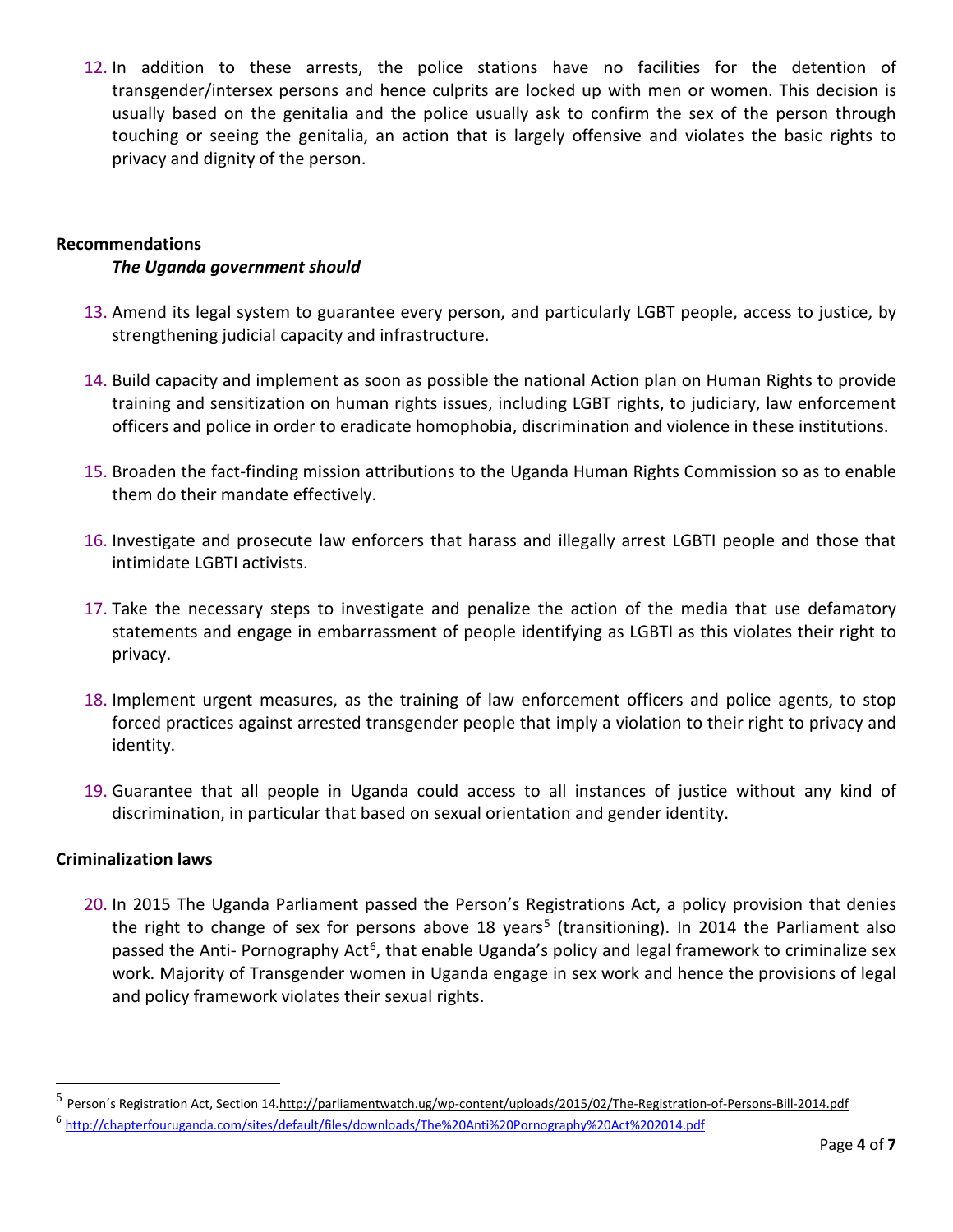21. Recently, The Uganda Parliament also passed the NGO bill<sup>[7](#page-4-0)</sup> which has been ascended to by the president and it is now an Act of Parliament. In a discriminatory and homophobic framework, enacting of the NGO bill violates the freedom of association and affects the right to organizing especially for LGBTI NGOs, as the Act will require all NGOs to re- register, and it also give the NGO board power to monitor all operations, funding sources and objectives of NGOs.

## **Recommendations**

## *The Uganda government should*

- 22. Amend the Penal Code Act, to remove contentious clauses that violate the rights of LGBTI people, like the close which describes same sex behavior and relations as order against nature.
- 23. Remove the contentious clauses from the NGO Act that violate the right and freedom of organizing by LGBTI groups, and reduce the powers of the NGO board from violating the privacy and independency of NGOs.
- 24. Annul the provisions in the Penal Code Act that criminalize sex work as prostitution and amend the Anti- Pornography Act in order to enable transgender women to engage in sex work without restrictions that affect their sexual rights and freedoms.

## **Violations on health rights of transgender people**

25. Transgender woman in particular face discrimination and stigma in seeking health care services and information as most health agents are not trained about transgender issues and their unique needs. This is also coupled with lack of confidentiality and inadequate access to trans specific health care needs like hormones for transitioning. Transgender women in Uganda are also at high risk of infection from HIV other STIs due to their involvement in risky sexual and social behaviors like sex work and drug abuse, that in most cases start at teenage age. It must be highlighted that many transgender women engage in sex work and drug abuse as a result of discrimination, stigma, unemployment and depression majorly caused by the homophobic and transphobic environment they live in.

#### **Recommendations**

 $\overline{a}$ 

# *The Uganda government should*

- 26. Take special measure to promote access to high quality, non-discriminative and confidential health care services for LGBTI people.
- 27. Design and implement a national plan to provide training and sensitization, to health service providers and practitioners in understanding issues of gender identity and sexual orientation, under a human rights framework including LGBTI rights and the unique health needs of transgender people in order to include good practices and eradicate homophobia and discrimination.

<span id="page-4-0"></span> $^7$  http://chapterfouruganda.com/sites/default/files/downloads/NGO-Bill\_2015.pdf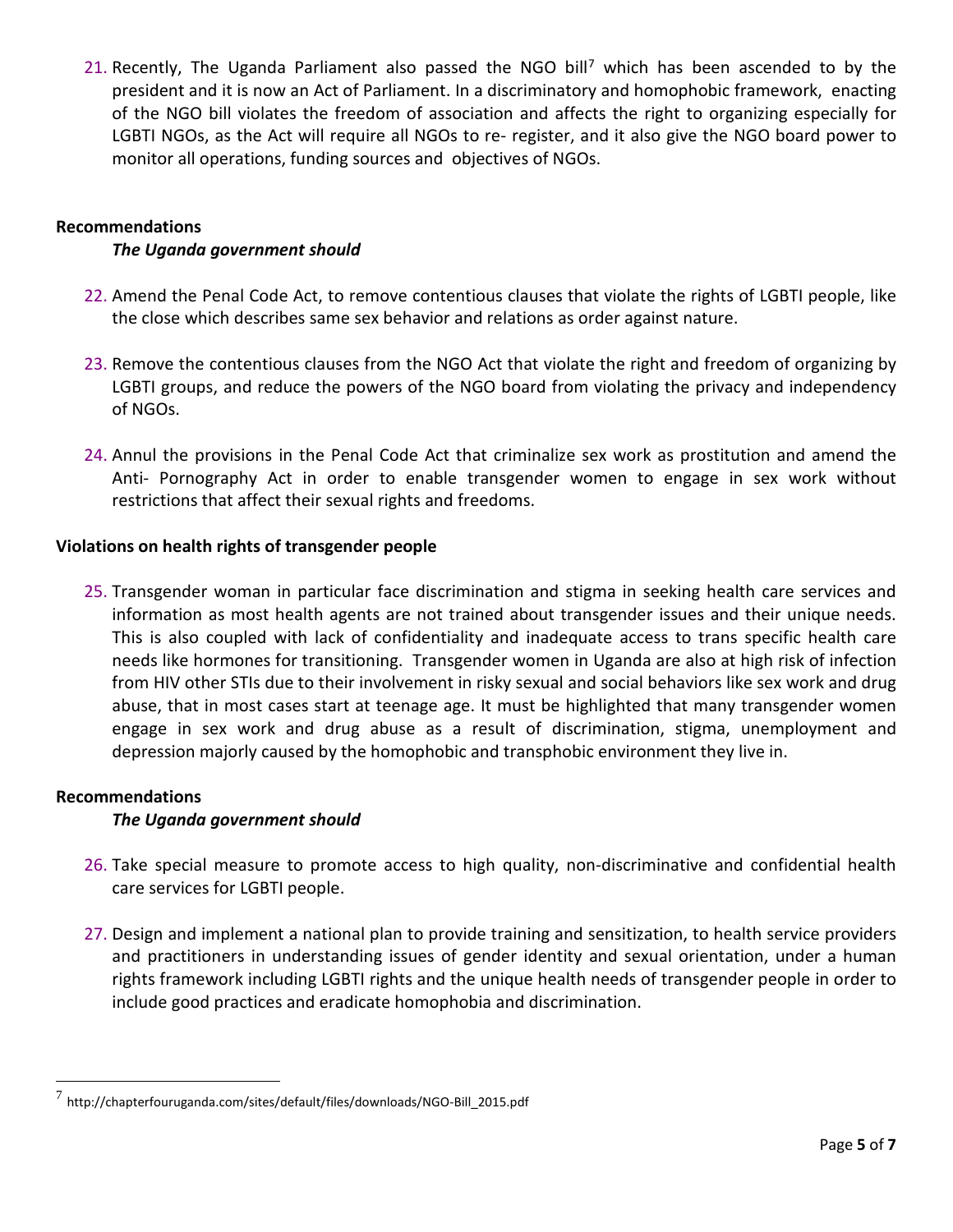- 28. Introduce an LGBTI department/desk in the Ministry of Health to lead on integrating health needs of LGBTI people in the national health programs.
- 29. Integrate a human rights based approach in national health programs to meet the health and wellbeing needs of LGBTI people and implement a special health plan for transgender women, considering them as a vulnerable group that needs special health interventions.

#### **Violence and discrimination against transgender women in social contexts**

- 30. LGBTI populations in Uganda and more so the transgender people are at high risk of discrimination, stigma and violation when accessing various social services.
- 31. Additionally, many transgender people have been victims of transphobic and homophobic bullying in educational institutions and have also been dismissed from school because of their sexual orientation and gender identity. In the last two years about 20 transgender women have reported cases of school dismissal for identifying as transgender women, denying them their right to education and hence likely to shatter down their future aspirations and dreams.
- 32. Transgender women are also discriminated against in seeking for employment and many have been fired from work on learning their gender identity. The existing policies and laws that provides for special treatment of special/vulnerable population groups like, women, people living with disabilities, children and indigenous communities do not recognize or take into account vulnerability by sexual orientation or gender identity. This leaves transgender women not being recognized as a special interest group regardless of the stigma discrimination and human rights violations they face.
- 33. Transgender women also suffer Violence and discrimination from family members and relatives. Many transgender women have been chased away from home and neglected by their families on learning of their sexual orientation and gender identity. In the past two years about 40 transgender women reported to having been chased out and neglected by their families, categorizing them as homosexuals who are bringing curse to the family. They have been left with no parental security; this is also another reason as to why many end dropping out of school as they have no one to pay their tuition.

#### **Recommendations**

#### *The Uganda government should*

- 34. Integrate a human rights based approach in national public policies and programs and take special measures –including legislation- to guarantee economic, social and cultural rights in a full scope to LGBT people, promoting their access to education, health and work in equity conditions.
- 35. Implement mechanisms to improve and accelerate the enjoyment of human rights to LGBTI people, including plans for temporary housing facilities, promoting their access to education and employment and taking the necessary steps to eliminate all the obstacles that limit their access to those rights.
- 36. Make efforts to implement education campaigns to encourage families, public agents and the community in general to reflect on the general prejudices about LGBT issues, in order to promote the integration of LGBT community in society and to reduce the increasing number of displaced of LGBTI persons.